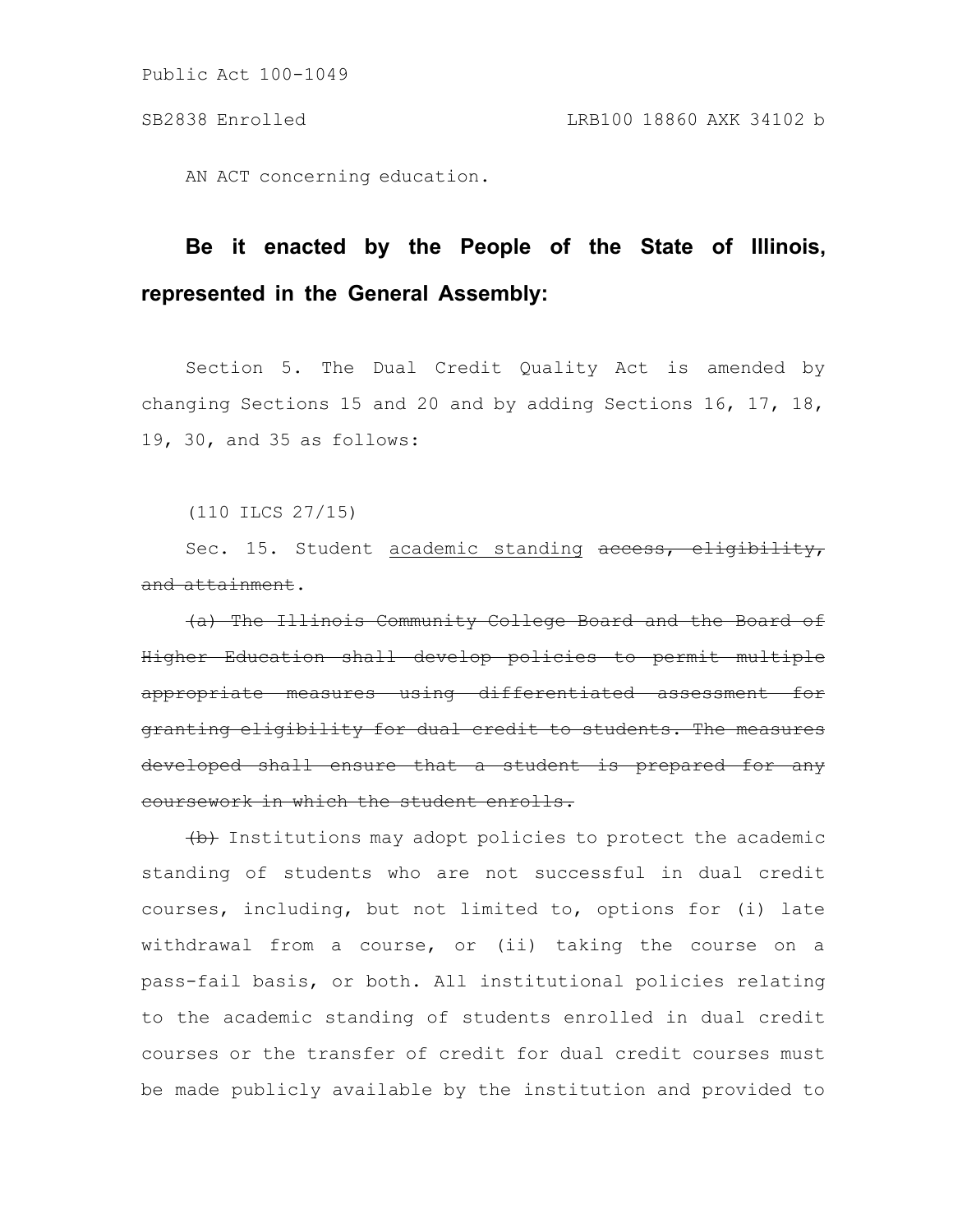each student enrolled in dual credit courses offered by that institution.

(Source: P.A. 96-194, eff. 1-1-10.)

(110 ILCS 27/16 new)

Sec. 16. High school and community college partnership agreements; dual credit. A community college district shall, upon the request of a school district within the jurisdiction of the community college district, enter into a partnership agreement with the school district to offer dual credit coursework.

A school district may offer any course identified in the Illinois Articulation Initiative General Education Core Curriculum package under the Illinois Articulation Initiative Act as a dual credit course on the campus of a high school of the school district and may use a high school instructor who has met the academic credential requirements under this Act to teach the dual credit course.

The partnership agreement shall include all of the following:

(1) The establishment of the school district's and the community college district's respective roles and responsibilities in providing the program and ensuring the quality and instructional rigor of the program. This must include an assurance that the community college district has appropriate academic control of the curriculum,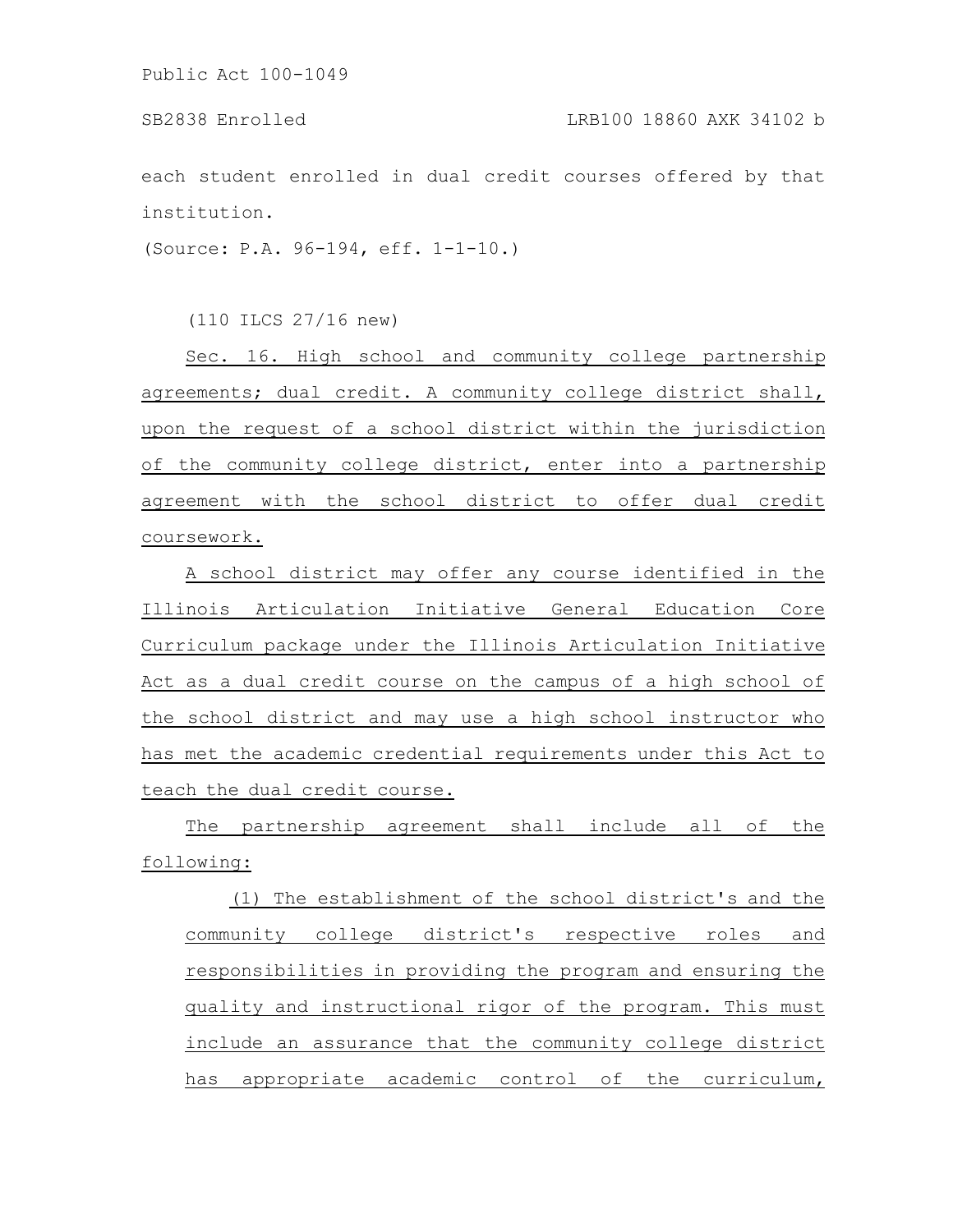consistent with any State or federal law and as required or negotiated with the Higher Learning Commission or other applicable accrediting agency.

(2) The dual credit courses that the school district will offer its students and whether those courses will be offered on the high school or community college campus or through an online platform established by the Illinois Community College Board.

(3) The establishment of academic criteria for granting eligibility for high school students to enroll in dual credit coursework. The academic criteria shall be evidence-based and shall include multiple appropriate measures to determine whether a student is prepared for any dual credit coursework in which the student enrolls.

(4) The establishment of any limitations that the school district or community college district may put on course offerings due to availability of instructors, the availability of students for specific course offerings, or local board policy.

(5) The requirement that the dual credit instructor meet the academic credential requirements to teach a dual credit course, consistent with paragraphs (1), (2), and (3) of Section 20 of this Act, but shall not be required to exceed those credentials.

(6) The collaborative process and criteria by which the school district shall identify and recommend and the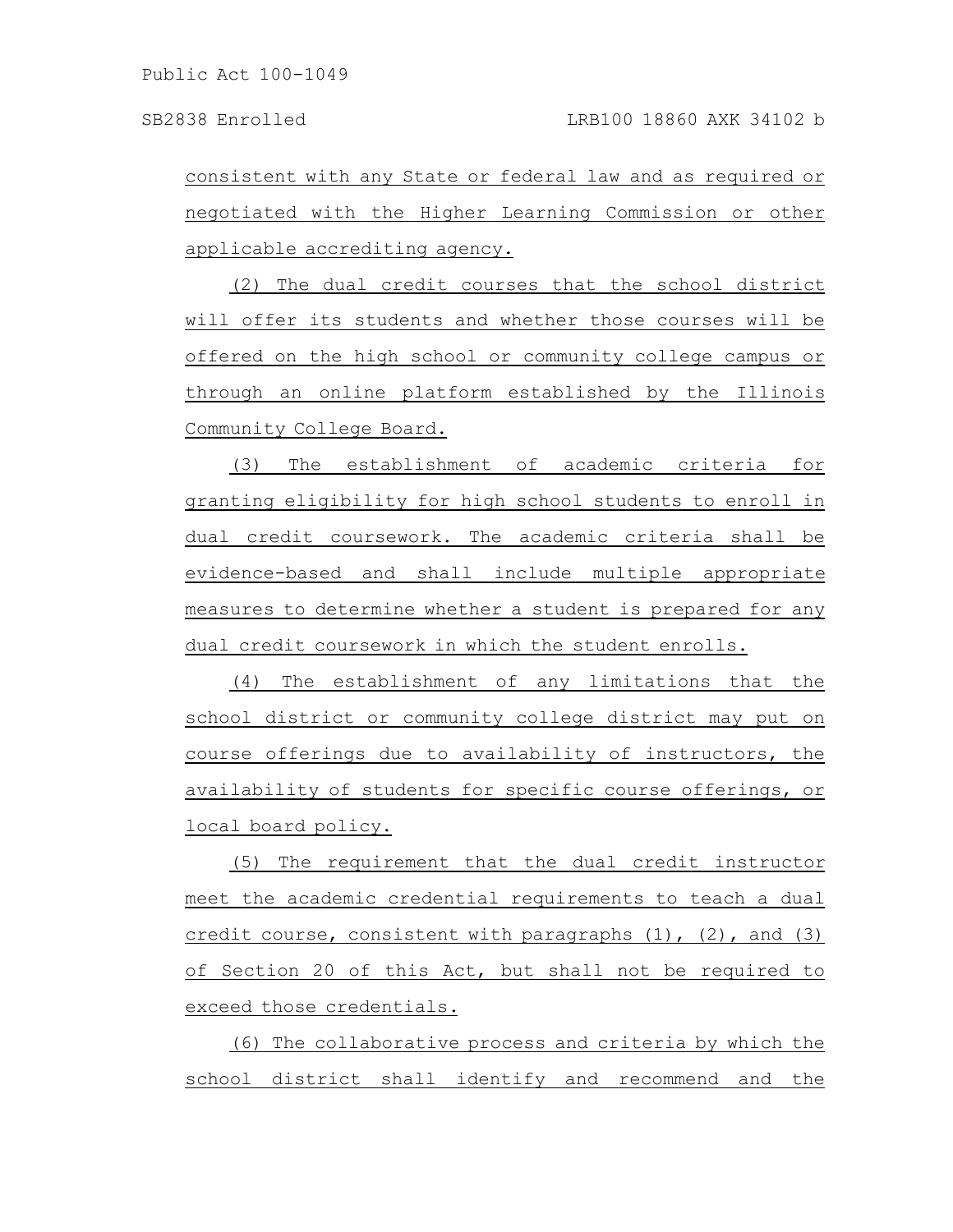community college district shall review and approve high school instructors of dual credit courses taught on the campus of a high school. This provision shall require that the school district be responsible for hiring and compensating the instructor.

(7) The requirement that a community college district take the appropriate steps to ensure that dual credit courses are equivalent to those courses offered at the community college in quality and rigor to qualify for college credit. The dual credit programs shall encompass the following characteristics:

(A) Student learning outcomes expected for dual credit courses in General Education Core Curriculum courses and the professional and career and technical disciplines shall be the same as the student learning outcomes expected for the same courses taught on the postsecondary campus.

(B) Course content, course delivery, and course rigor shall be evaluated by the community college chief academic officer or his or her designee, in consultation with the school district's superintendent or his or her designee. The evaluation shall be conducted in a manner that is consistent with the community college district's review and evaluation policy and procedures for on-campus adjunct faculty, including visits to the secondary class. This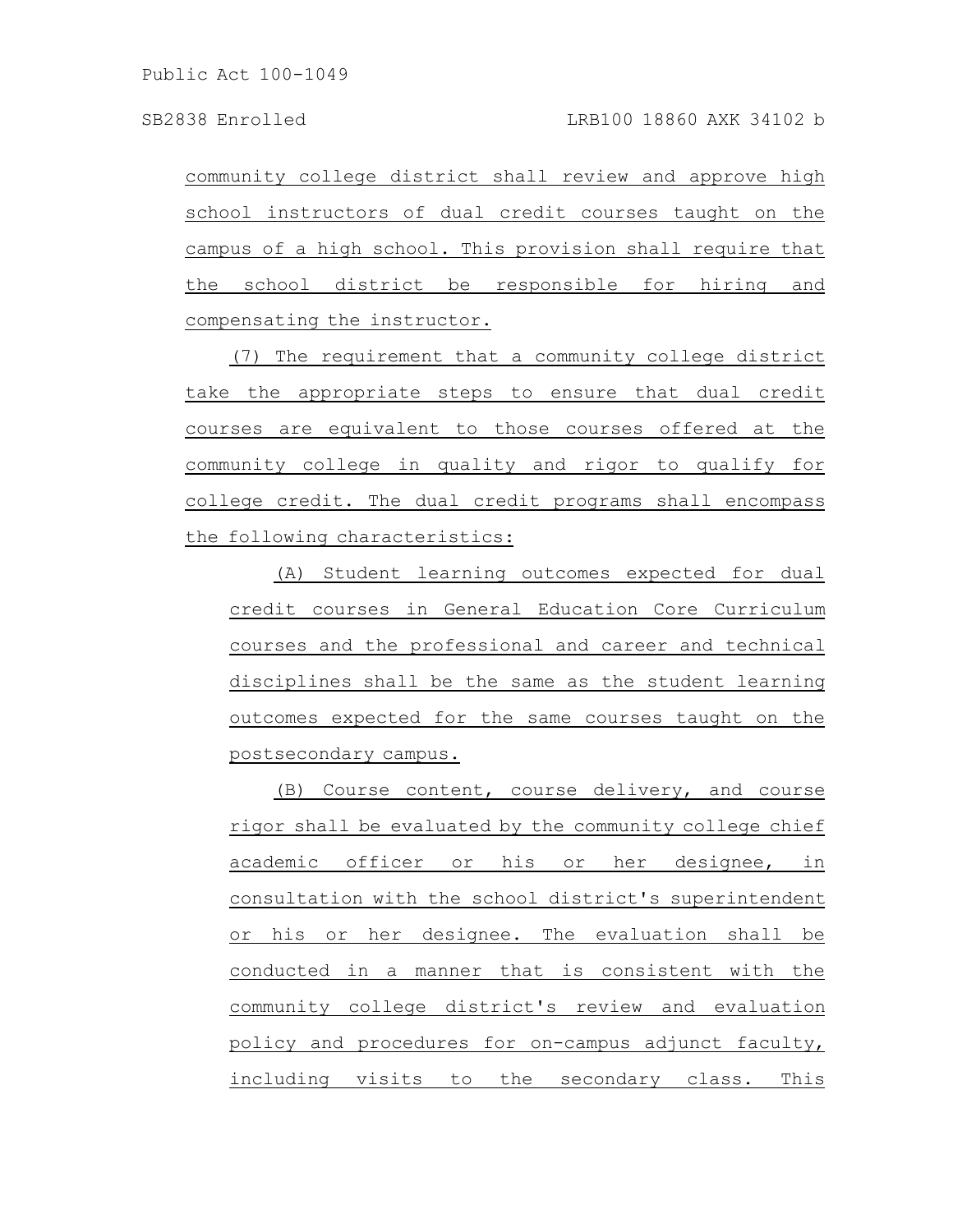evaluation shall be limited to the course and the ability of the instructor to deliver quality, rigorous college credit coursework. This evaluation shall not impact the instructor's performance evaluation under Article 24A of the School Code.

(C) The academic supports and, if applicable, guidance that will be provided to students participating in the program by the high school and the community college district.

(8) Identify all fees and costs to be assessed by the community college district for dual credit courses. This provision shall require that any fees and costs assessed for dual credit courses shall be reasonable and promote student access to those courses, and may take into account regional considerations and differences.

(9) The community college district shall establish a mechanism for evaluating and documenting on a regular basis the performance of students who complete dual credit courses, consistent with paragraph (9) of Section 20 and Section 30 of this Act, and for sharing that data in a meaningful and timely manner with the school district. This evaluation shall be limited to the course and the coursework. This evaluation shall not impact the instructor's performance evaluation under Article 24A of the School Code.

If, within 180 calendar days of the school district's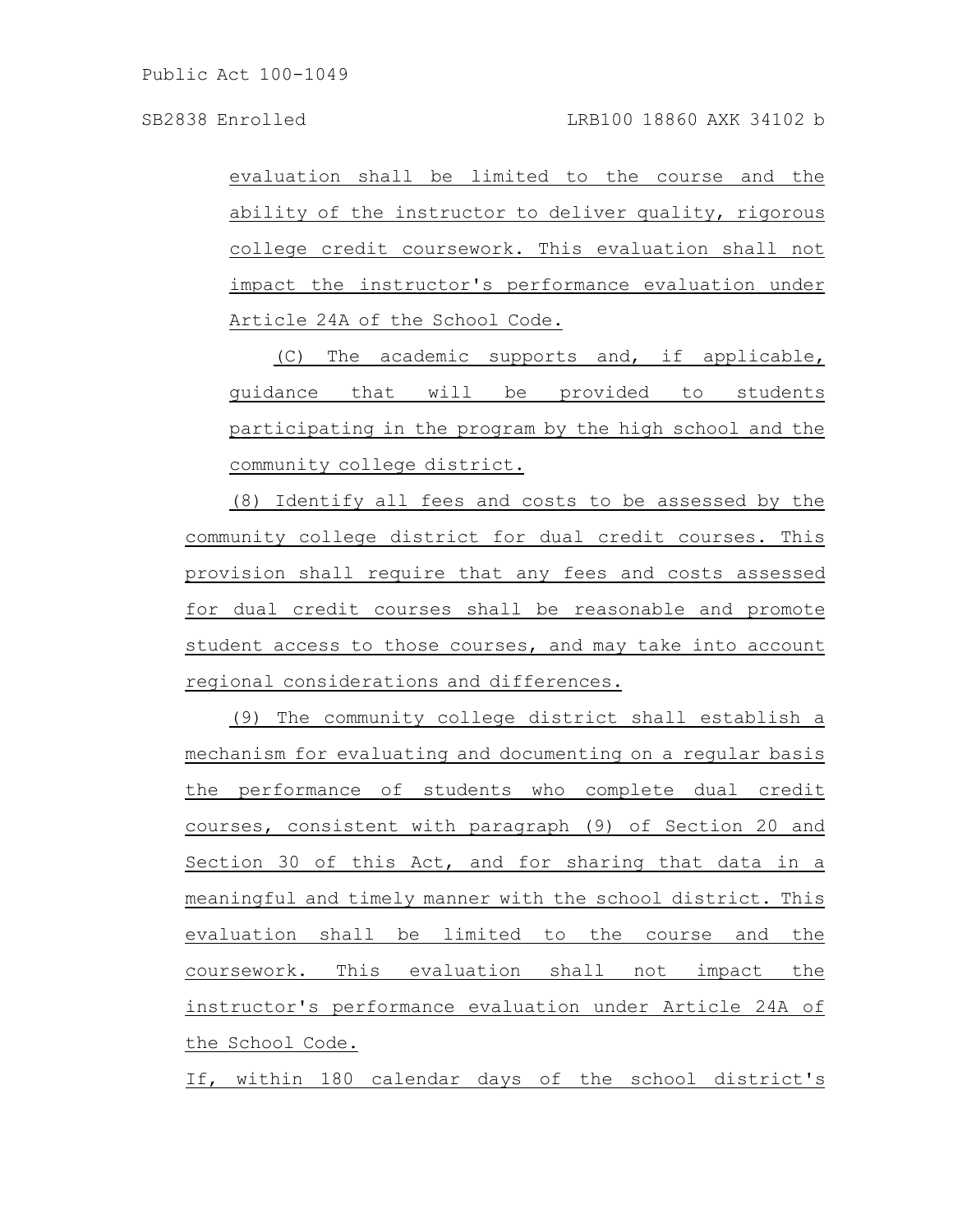initial request to enter into a partnership agreement with the community college district, the school district and the community college district do not reach agreement on the partnership agreement, then the school district and community college district shall jointly implement the provisions of the Model Partnership Agreement established under Section 19 of this Act for which local agreement could not be reached. A community college district may combine its negotiations with multiple school districts to establish one multi-district partnership agreement or may negotiate individual partnership agreements at its discretion.

(110 ILCS 27/17 new)

Sec. 17. Out-of-state dual credit contracts. On or after the effective date of this amendatory Act of the 100th General Assembly, a school district may not enter into a new contract with an out-of-state institution to provide a dual credit course without first offering the community college district in the district in which the school district is located the opportunity to provide the course. Prior to entering into a contract with an out-of-state institution, the school district shall notify the Board of Higher Education of its intent to enter into an agreement with an out-of-state institution. The Board of Higher Education shall have 30 days to provide the school district with a list of in-state institutions that can provide the school district an equivalent dual credit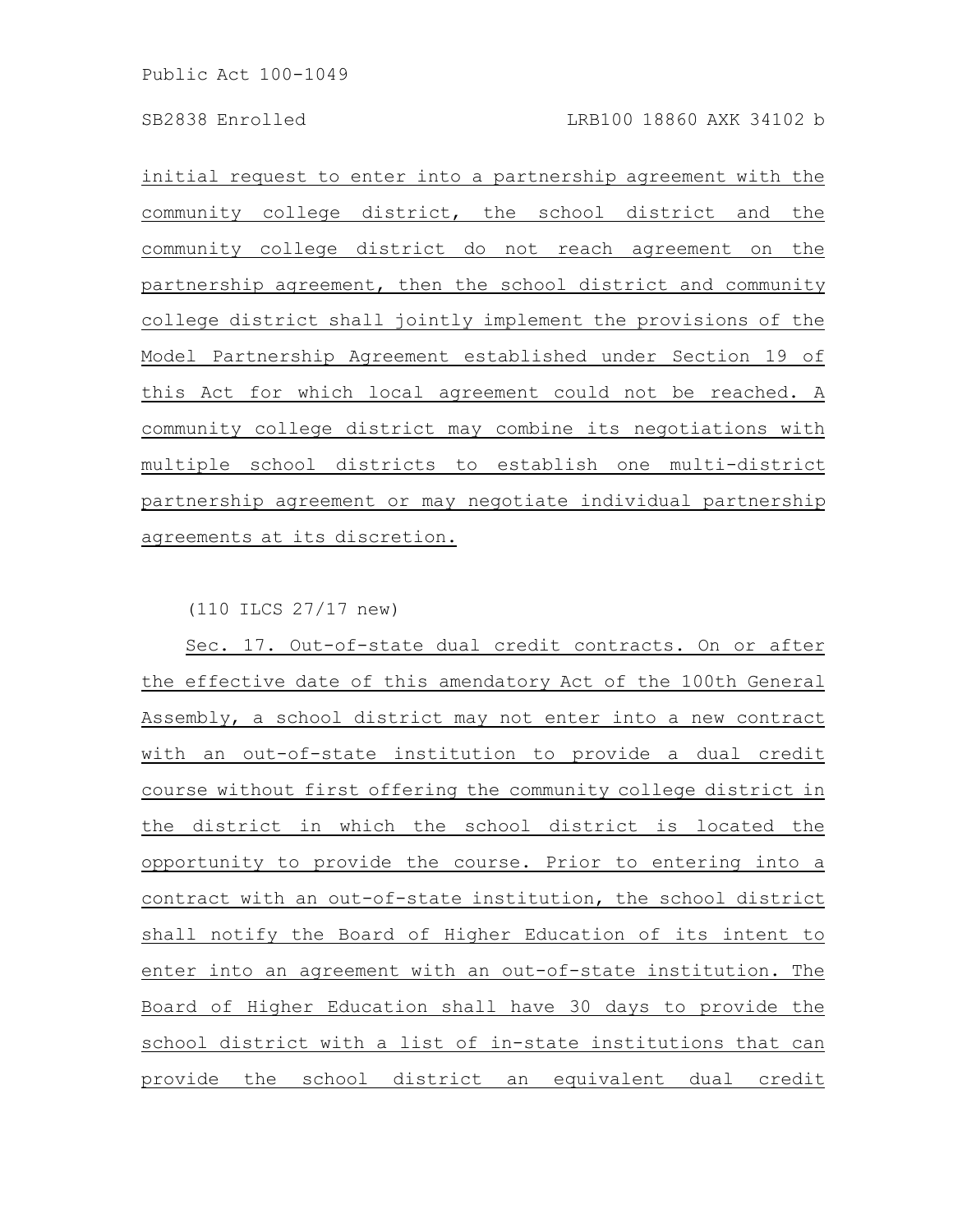opportunity. In deciding which dual credit courses to offer, a school district reserves the right to evaluate any dual credit course offered by any institution for quality, rigor, and alignment with the school district's students' needs.

Agreements to provide dual credit courses between a school district and an out-of-state institution in existence on the effective date of this amendatory Act of the 100th General Assembly shall remain in effect and shall not be impacted by this Section.

(110 ILCS 27/18 new)

Sec. 18. Recognition of dual credit coursework completion. Any General Education Core Curriculum dual credit coursework completed by a high school student under this Act must be recognized as credit-bearing college-level coursework meeting General Education Core Curriculum requirements, consistent with the Illinois Articulation Initiative Act, if the course or courses have an existing Illinois Articulation Initiative code at the community college. Dual credit coursework completed by a high school student under this Act is transferrable to all public institutions in this State on the same basis as coursework completed by a public community college student who has previously earned a high school diploma in the manner set forth under the Illinois Articulation Initiative Act.

(110 ILCS 27/19 new)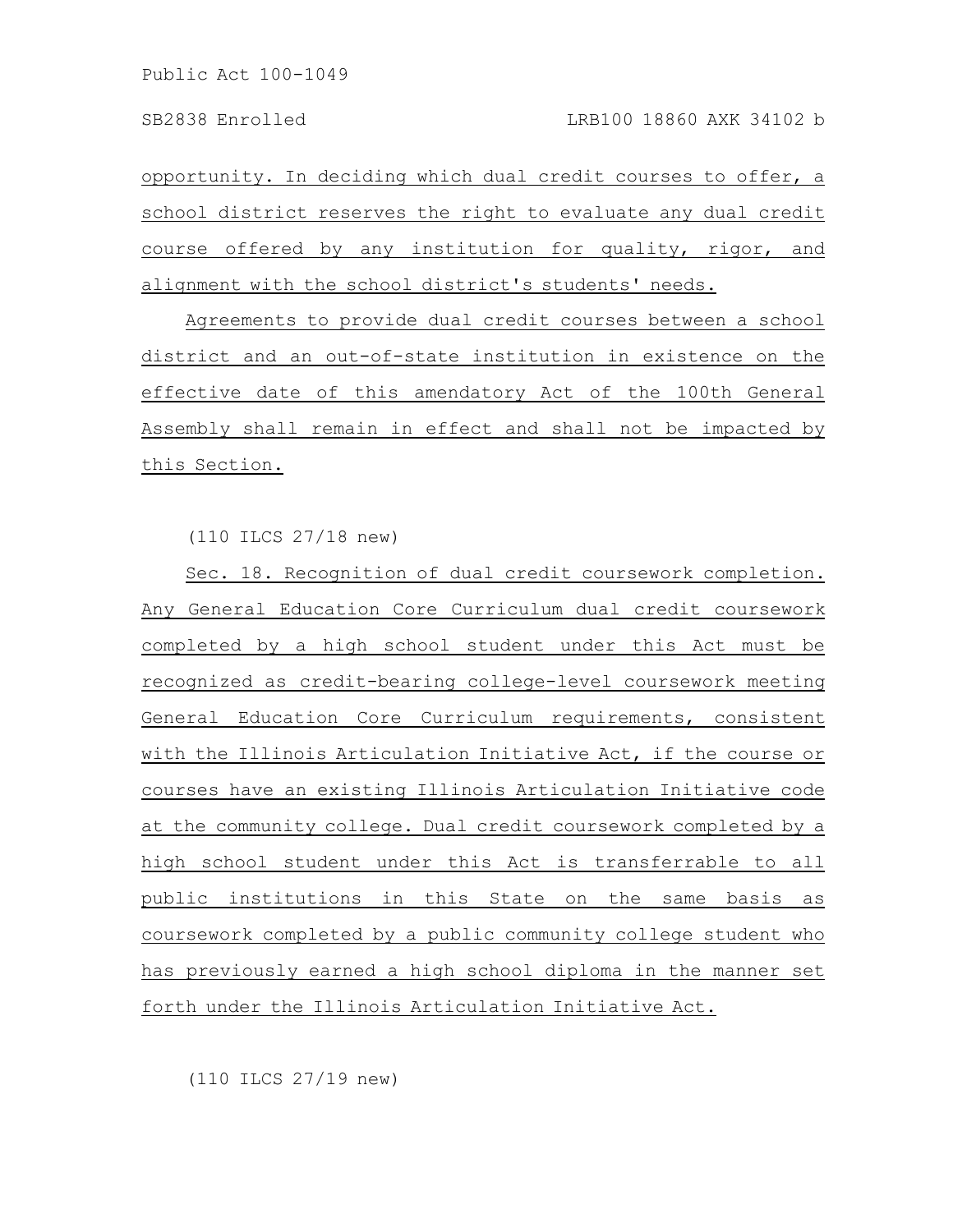Sec. 19. Model Partnership Agreement and Dual Credit Committee. A Model Partnership Agreement shall be developed through a Dual Credit Committee involving collaboration between the Illinois Community College Board and the State Board of Education by June 30, 2019. The Committee shall consist of 5 members appointed by the State Superintendent of Education and 5 members appointed by the Executive Director of the Illinois Community College Board. The Model Partnership Agreement shall address all of the matters set forth in Section 16 of this Act.

(110 ILCS 27/20)

Sec. 20. Standards. All institutions offering dual credit courses shall meet the following standards:

(1) High school instructors teaching credit-bearing college-level courses for dual credit must meet any of the academic credential requirements set forth in paragraph (1), (2), or (3) of this Section and need not meet higher certification requirements or those set out in Article 21B of the School Code:

(A) Approved instructors of dual credit courses shall meet any of the faculty credential standards allowed by the Higher Learning Commission to determine minimally qualified faculty. At the request of an instructor, an instructor who meets these credential standards shall be provided by the State Board of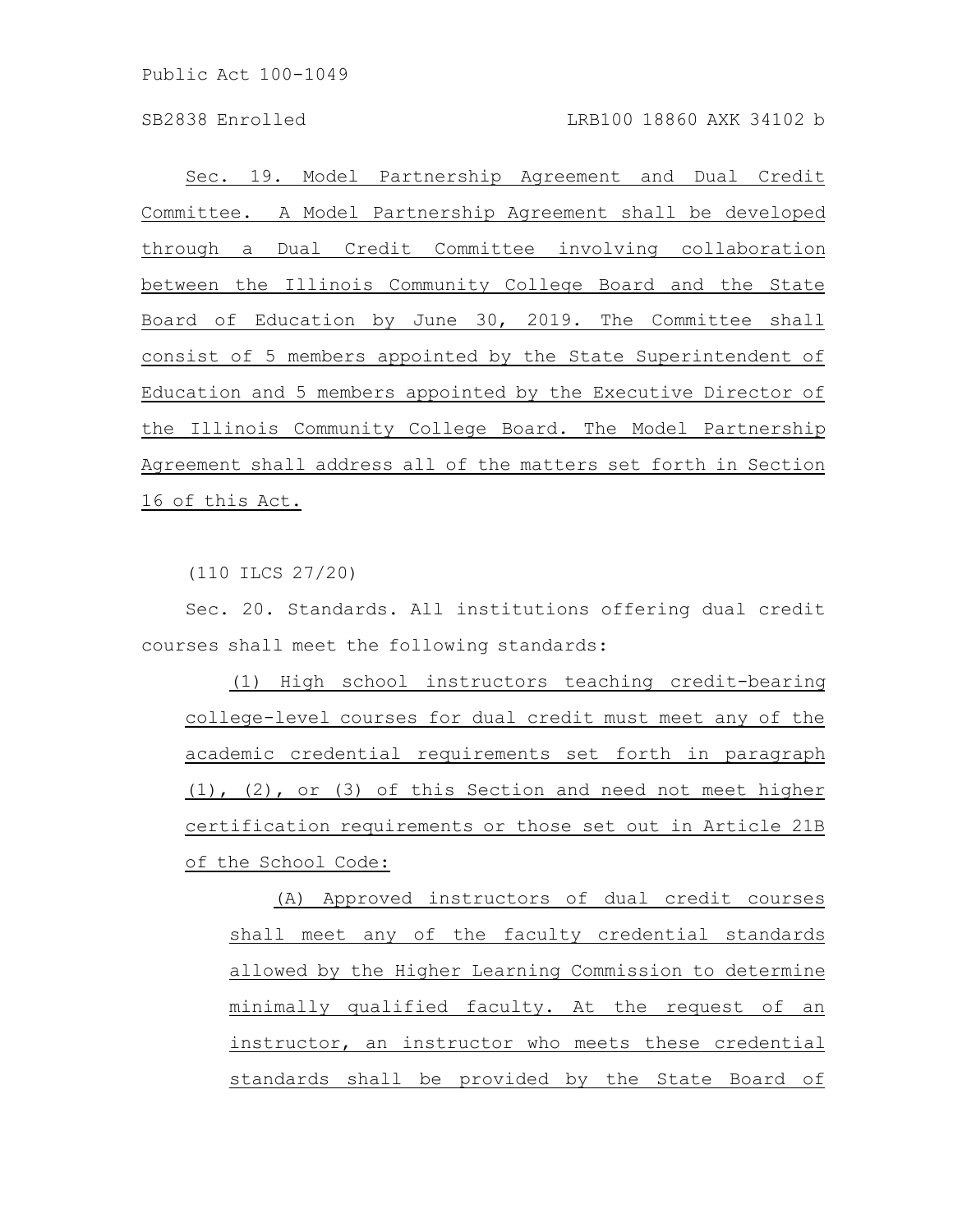Education with a Dual Credit Endorsement, to be placed on the professional educator license, as established by the State Board of Education and as authorized under Article 21B of the School Code and promulgated through administrative rule in cooperation with the Illinois Community College Board and the Board of Higher Education.

(B) An instructor who does not meet the faculty credential standards allowed by the Higher Learning Commission to determine minimally qualified faculty may teach dual credit courses if the instructor has a professional development plan, approved by the institution and shared with the State Board of Education, within 4 years of the effective date of this amendatory Act of the 100th General Assembly, to raise his or her credentials to be in line with the credentials under subparagraph (A) of this paragraph (1). The institution shall have 30 days to review the plan and approve an instructor professional development plan that is in line with the credentials set forth in paragraph (2) of this Section. The institution shall not unreasonably withhold approval of a professional development plan. These approvals shall be good for as long as satisfactory progress toward the completion of the credential is demonstrated, but in no event shall a professional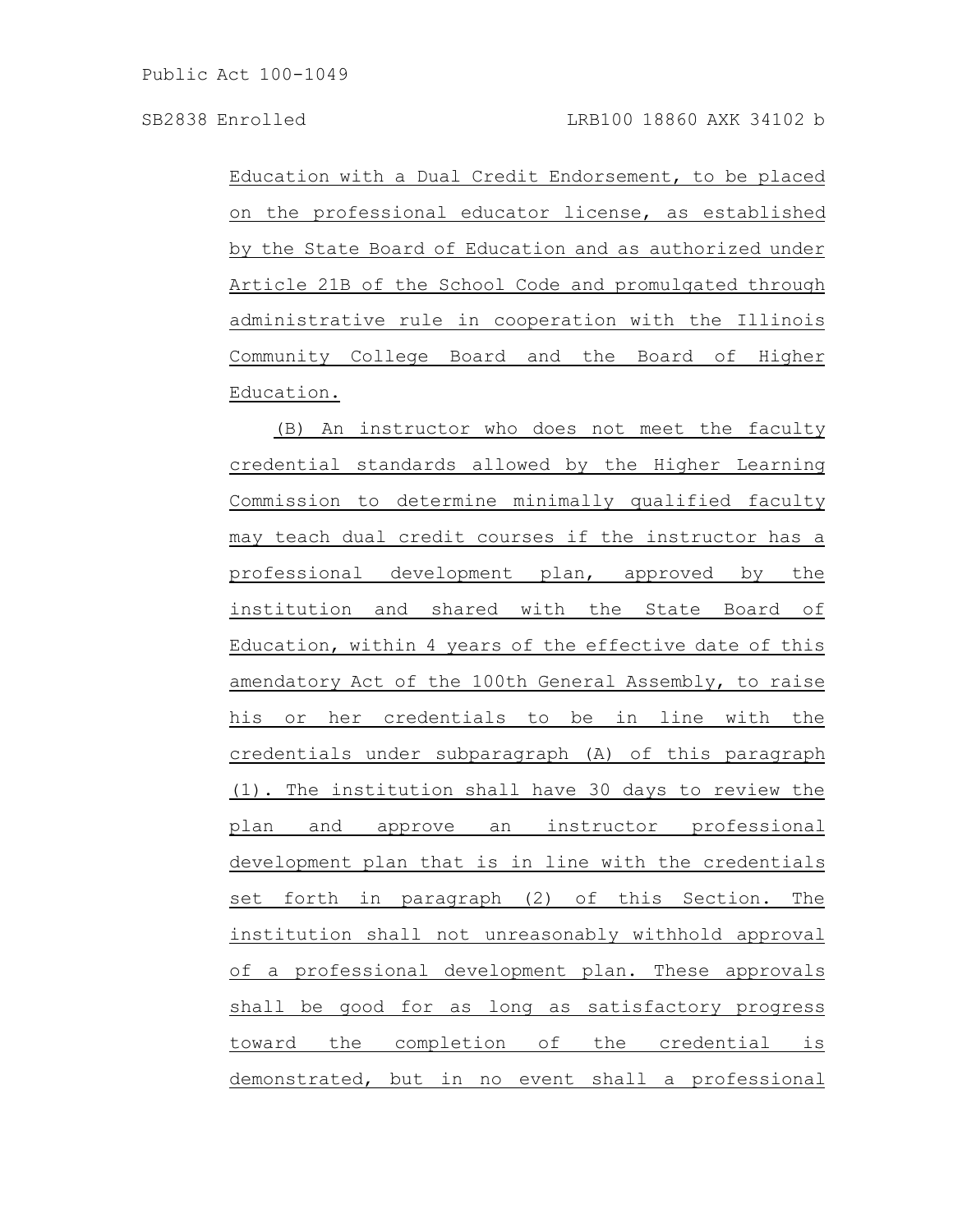development plan be in effect for more than 3 years from the date of its approval. A high school instructor whose professional development plan is not approved by the institution may appeal to the Illinois Community College Board or the Board of Higher Education, as appropriate.

(C) The Illinois Community College Board shall report yearly on its Internet website the number of teachers who have approved professional development plans under this Section.

(2) A high school instructor shall qualify for a professional development plan if the instructor:

(A) has a master's degree in any discipline and has earned 9 graduate hours in a discipline in which he or she is currently teaching or expects to teach; or

(B) has a bachelor's degree with a minimum of 18 graduate hours in a discipline that he or she is currently teaching or expects to teach and is enrolled in a discipline-specific master's degree program; and

(C) agrees to demonstrate his or her progress toward completion to the supervising institution, as outlined in the professional development plan.

(3) An instructor in career and technical education courses must possess the credentials and demonstrated teaching competencies appropriate to the field of instruction.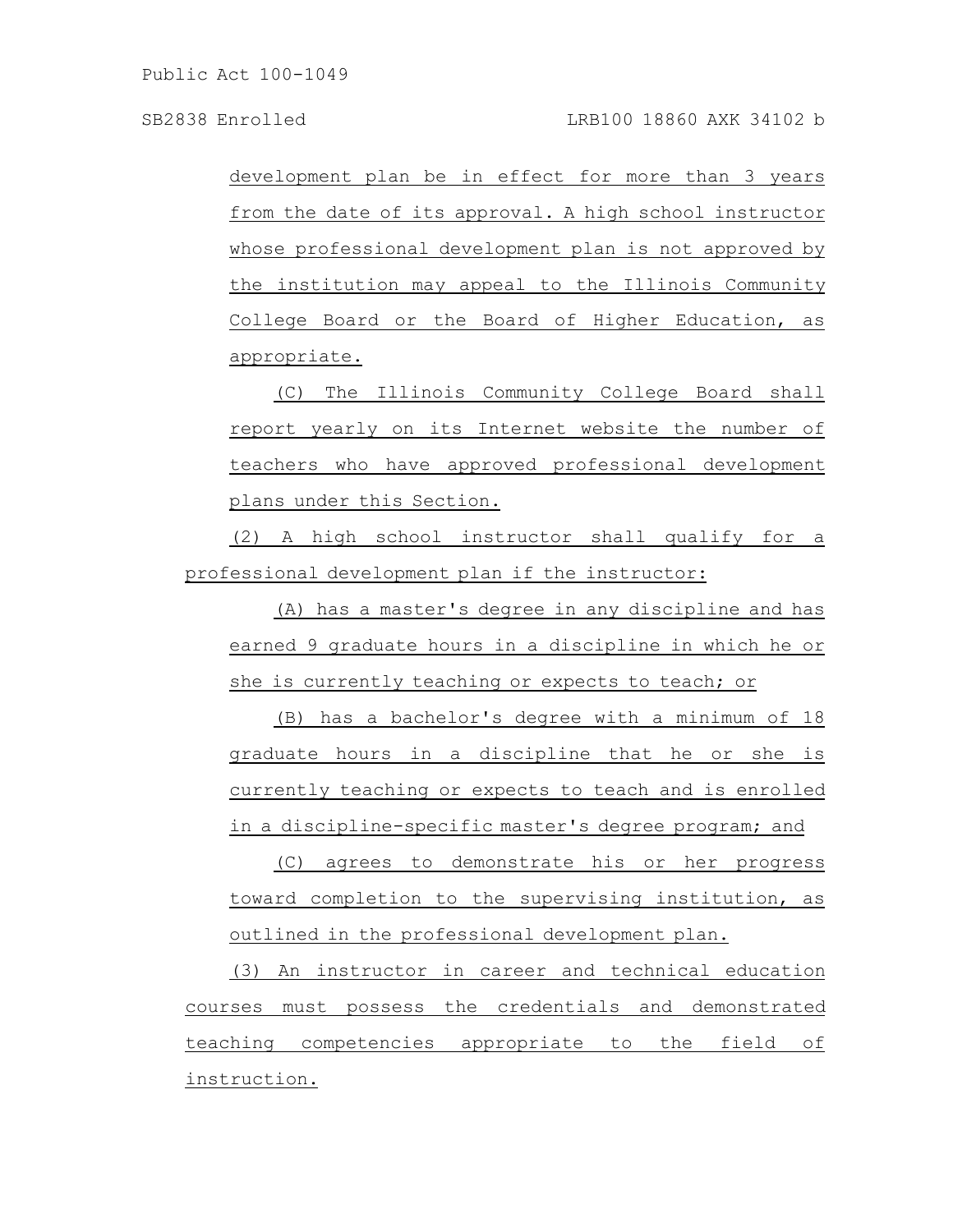(4) Course content must be equivalent to credit-bearing college-level courses offered at the community college.

(5) Learning outcomes must be the same as credit-bearing college-level courses and be appropriately measured.

(6) A high school instructor is expected to participate in any orientation developed by the institution for dual credit instructors in course curriculum, assessment methods, and administrative requirements.

(1) Instructors teaching credit-bearing college-level courses for dual credit must meet the same academic credential requirements as faculty teaching on campus and need not meet certification requirements set out in Article 21 of the School Code.

(2) Instructors in career and technical education courses must possess the credentials and demonstrated teaching competencies appropriate to the field of instruction.

(3) Students must meet the same academic criteria as those enrolled in credit-bearing college courses, including taking appropriate placement testing.

(4) Course content must be the same as that required for credit-bearing college courses.

(5) Learning outcomes must be the same as for credit-bearing college courses and be appropriately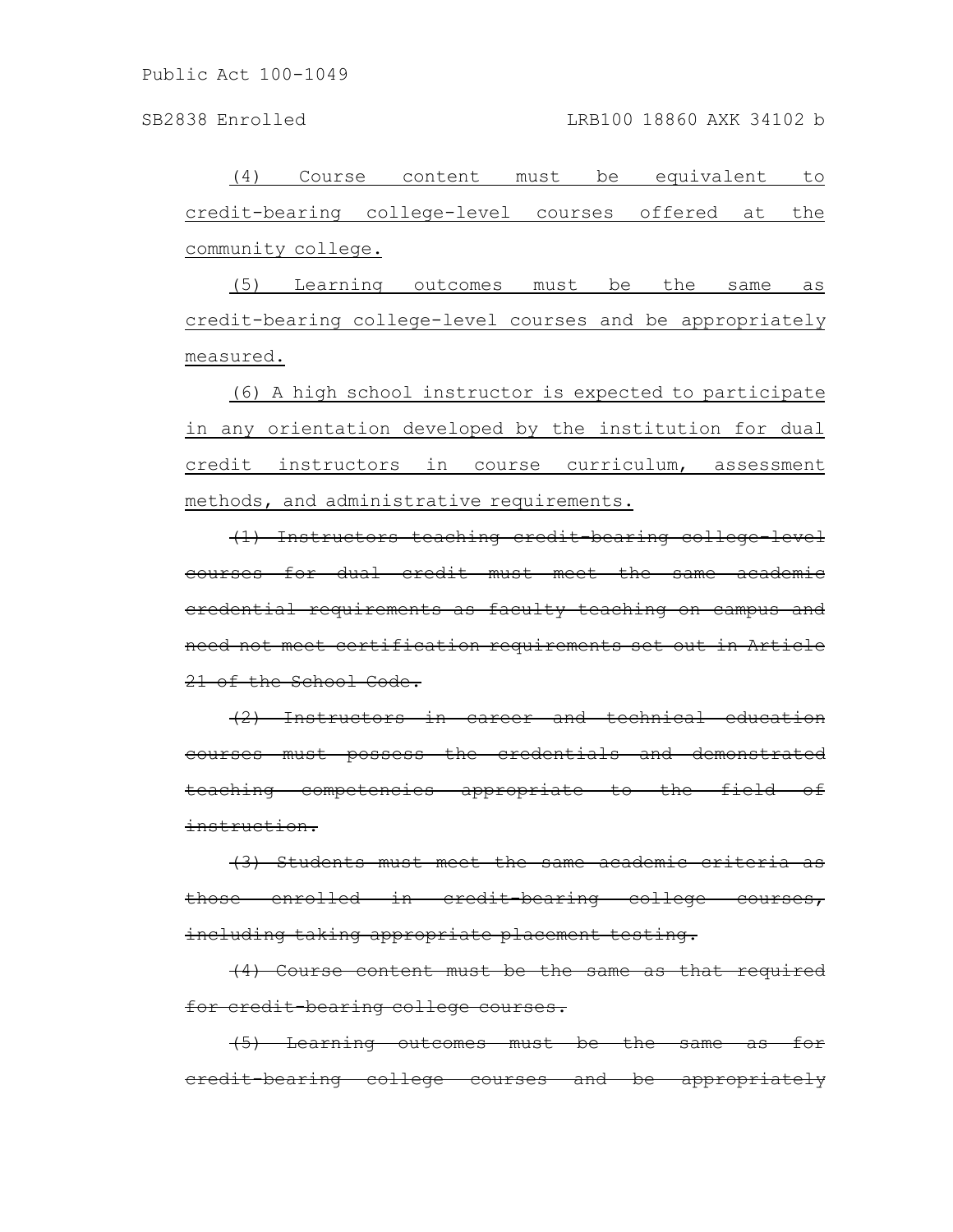measured.

(6) Institutions shall provide high school instructors an orientation in course curriculum, ethods, and administrative requirements school instructors are permitted to teach dual courses.

(7) Dual credit instructors must be given the opportunity to participate in all activities available to other adjunct faculty, including professional development, seminars, site visits, and internal communication, provided that such opportunities do not interfere with an instructor's regular teaching duties.

(8) Every dual credit course must be reviewed annually by faculty through the appropriate department to ensure consistency with campus courses.

(9) Dual credit students must be assessed using methods consistent with students in traditional credit-bearing college courses.

(Source: P.A. 96-194, eff. 1-1-10.)

(110 ILCS 27/35 new)

Sec. 35. Dual Credit Grant. Subject to appropriation, the Illinois Community College Board shall award funds to community college districts to expand their service and lower costs for high school students desiring to take college-level classes prior to receiving their high school diploma to accelerate